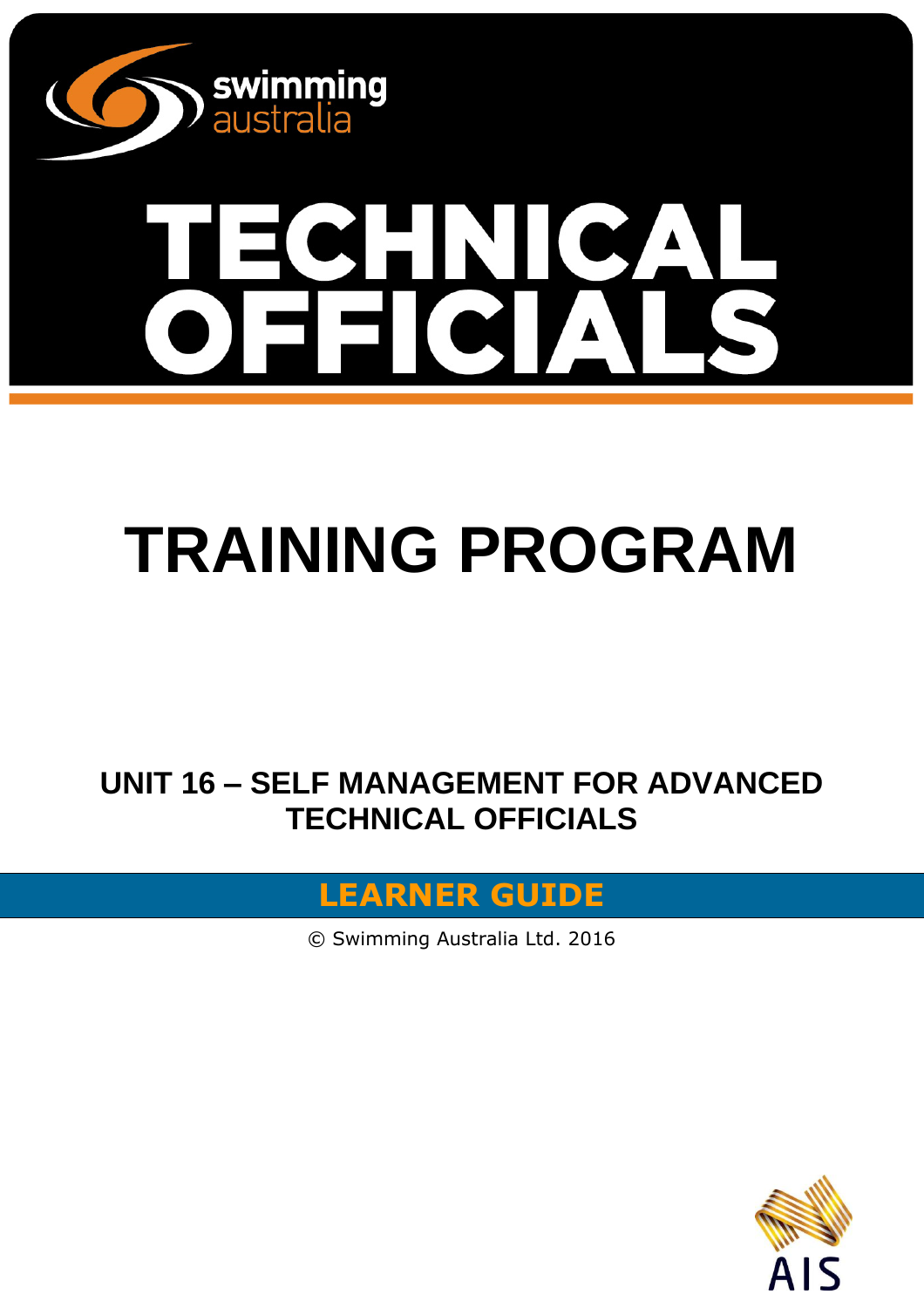



This Learner Guide has been developed by Swimming Australia Ltd (SAL) to support candidates undertaking **Unit 16** – **Advanced Technical Officials** within the SAL **Technical Officiating Accreditation Program**.

SAL would like to thank the input from all State Technical Committees in the formulation of this document.

Swimming Australia Limited has designed the Technical Officials Training Program on a competency based training platform.

#### **Officiating Pool Pathway**

swimming<br>australia



#### **What is a Competency?**

A competency can be defined as the application of skills and knowledge to an agreed standard.

Competency relates to what a person can do.

Competency standards specify the level of knowledge and skills required, and the application of that knowledge and skills for effective performance.

Australian Sports Commission Assessor Training Manual 2006

*SAL Technical Officials Accreditation Program (Unit 16) Advanced Self-Management Learner Guide - March 2016* 2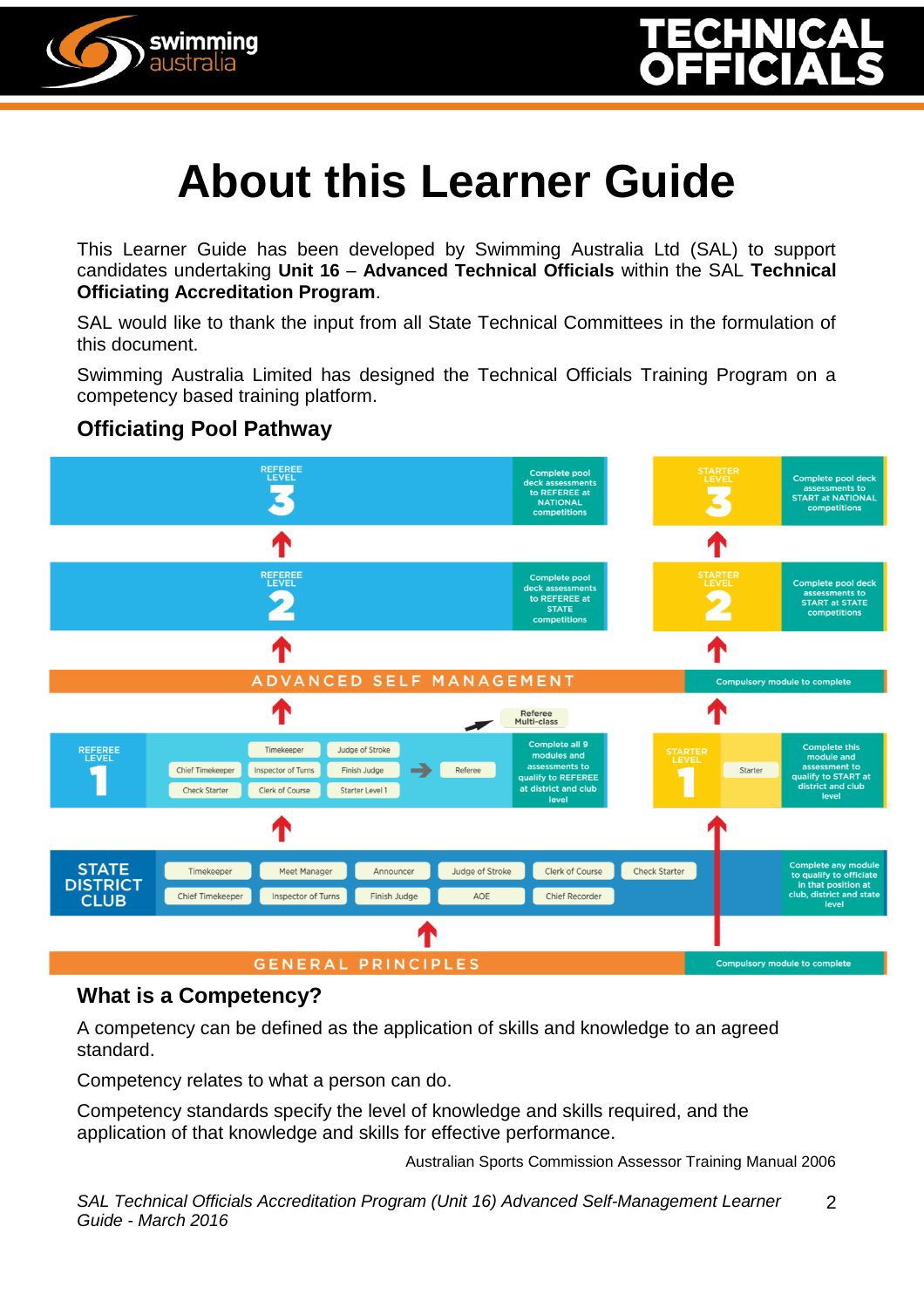



#### **What is Competency Based Assessment?**

Assessment is the process of collecting evidence and making judgements about whether competency has been achieved. Assessment needs to be based on established criteria. These criteria are reflected in the questions and activities set out in this learner guide.

#### **How Do I Use this Learner Guide?**

This Learner Guide provides you with the information and activities that will enable you to achieve competencies related to this unit of work.

You can develop competency in this unit through a combination of tasks including:

- Reading the material in this Learner Guide.
- Asking questions about anything you don't understand.
- Reinforcing the skills you are learning in practical situations.
- Completing the assessment activities outlined in this Learner Guide.

#### **What Resources Do I Need?**

The main resource you will need to complete the learning for this unit of work is this Learner Guide.

#### **What if I Already Have the Skills?**

You may already have some or all of the skills or knowledge required for this unit of work. If this is the case, you may not have to undertake additional training in these areas. You can request your State/Territory Swimming Association for an initial assessment of your **current competence** to determine what skills you have and whether you need additional training. If you would like to attempt to gain formal recognition of your existing skills, you will be required to complete a detailed Recognition of Prior Learning (RPL) application form that will allow an assessor to review your skills against the specific requirements for this unit of work. Discuss this process with your State/Territory Swimming Association.

#### **Legislative Requirements**

All Swimming Officials whether paid or unpaid must meet the legislative requirements of each state and territory when dealing with children and vulnerable people. Please check with your State/Territory Swimming Association to complete any documentation required to meet this legislation.

#### **What about Assessment?**

*SAL Technical Officials Accreditation Program (Unit 16) Advanced Self-Management Learner Guide - March 2016* 3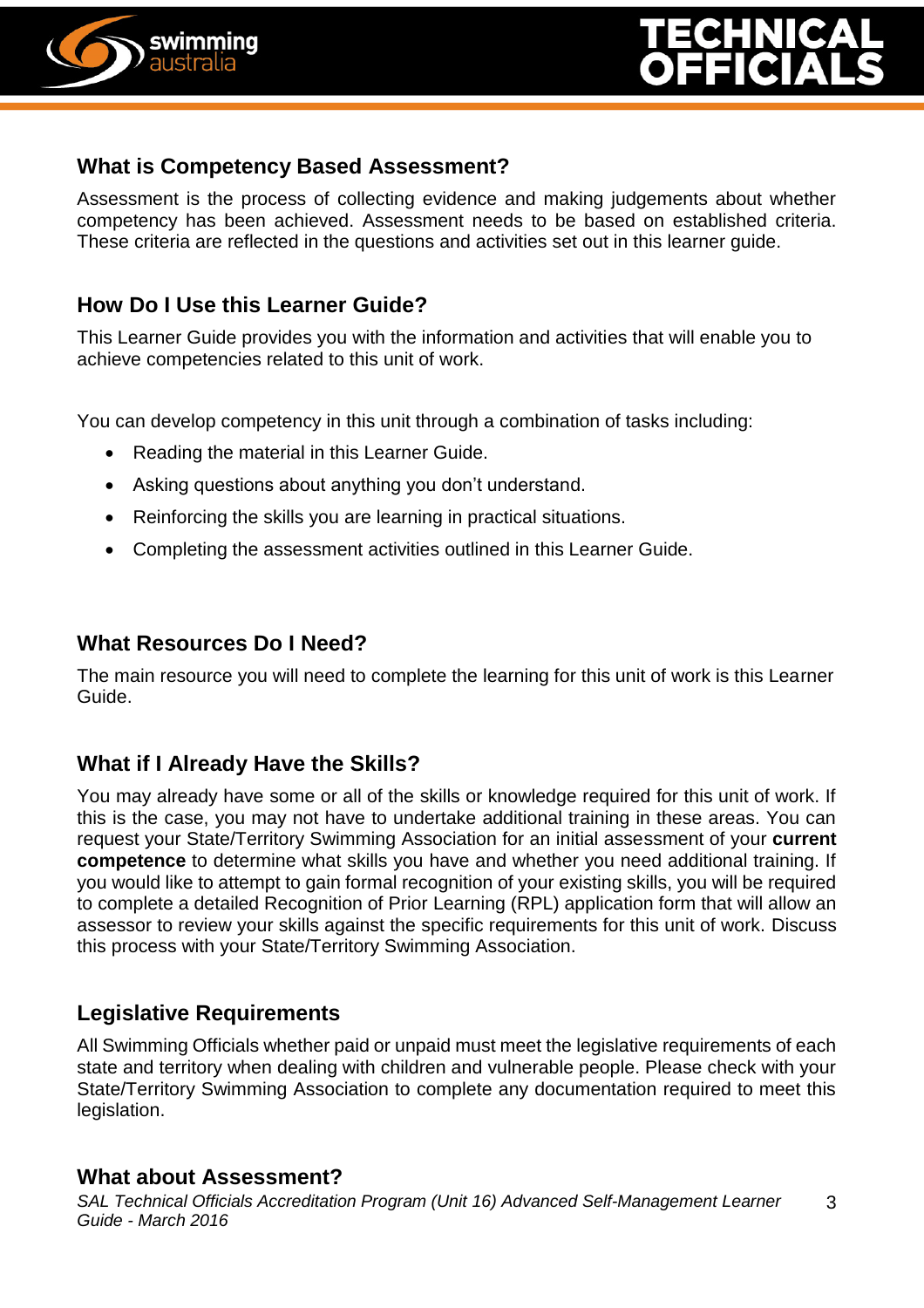



#### **To undertake assessment for this unit of work, you will need to complete the following assessment task:**

Completion of the Australian Sports Commission's Advanced Officiating General Principles worksheets attached.

**When you complete the assessment within this Learner Guide and are assessed as competent by your assessor, you will be eligible to receive accreditation from the ASC.**



#### **Assessment**

#### **Task 1:**

**Please complete the following Australian Sports Commission's Advanced Officiating General Principles worksheets relating all responses to a swimming officiating environment.**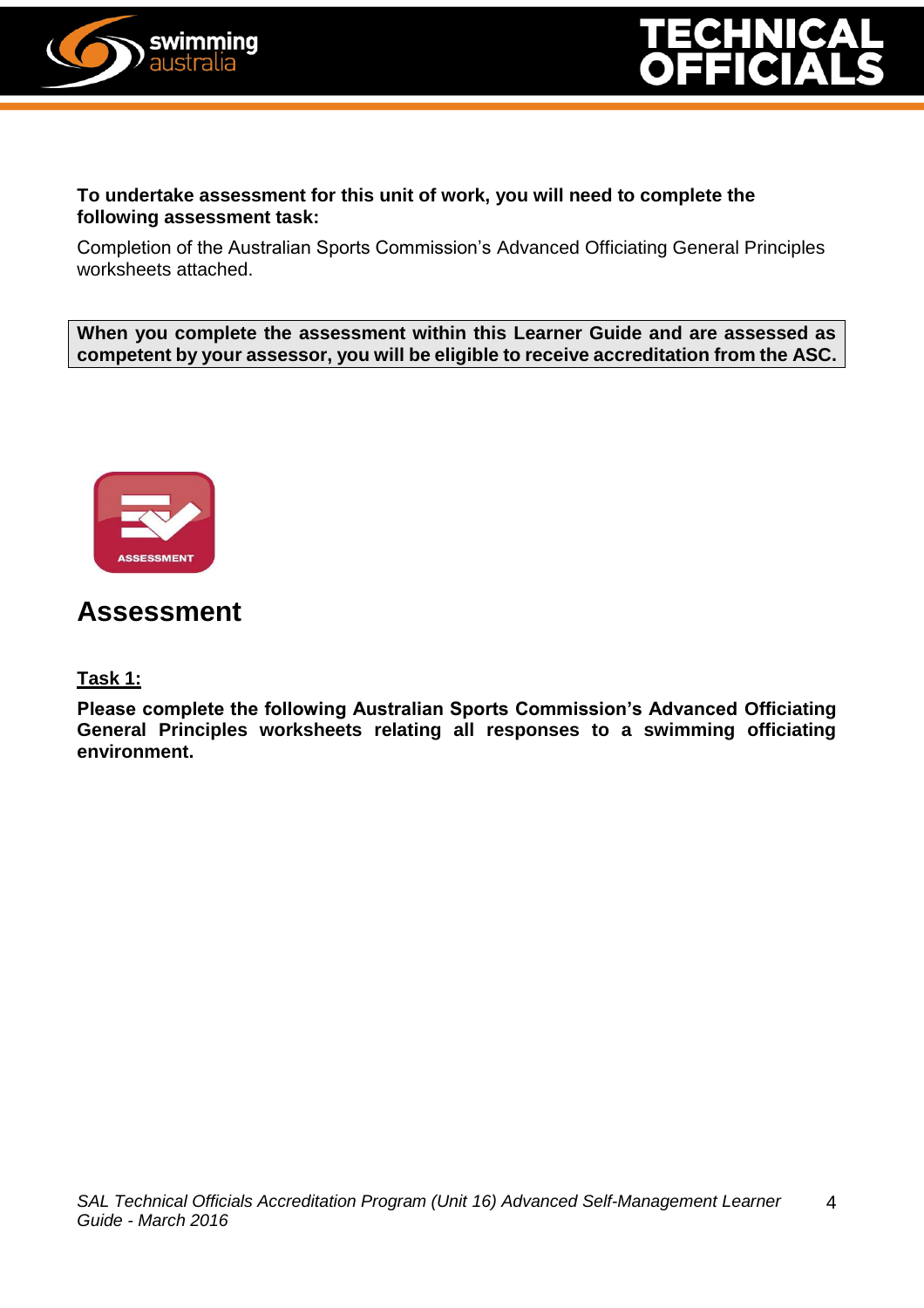



*National Officiating Accreditation Scheme (NOAS)*

### **Officiating General Principles**

### **Advanced Level**

## **Worksheets**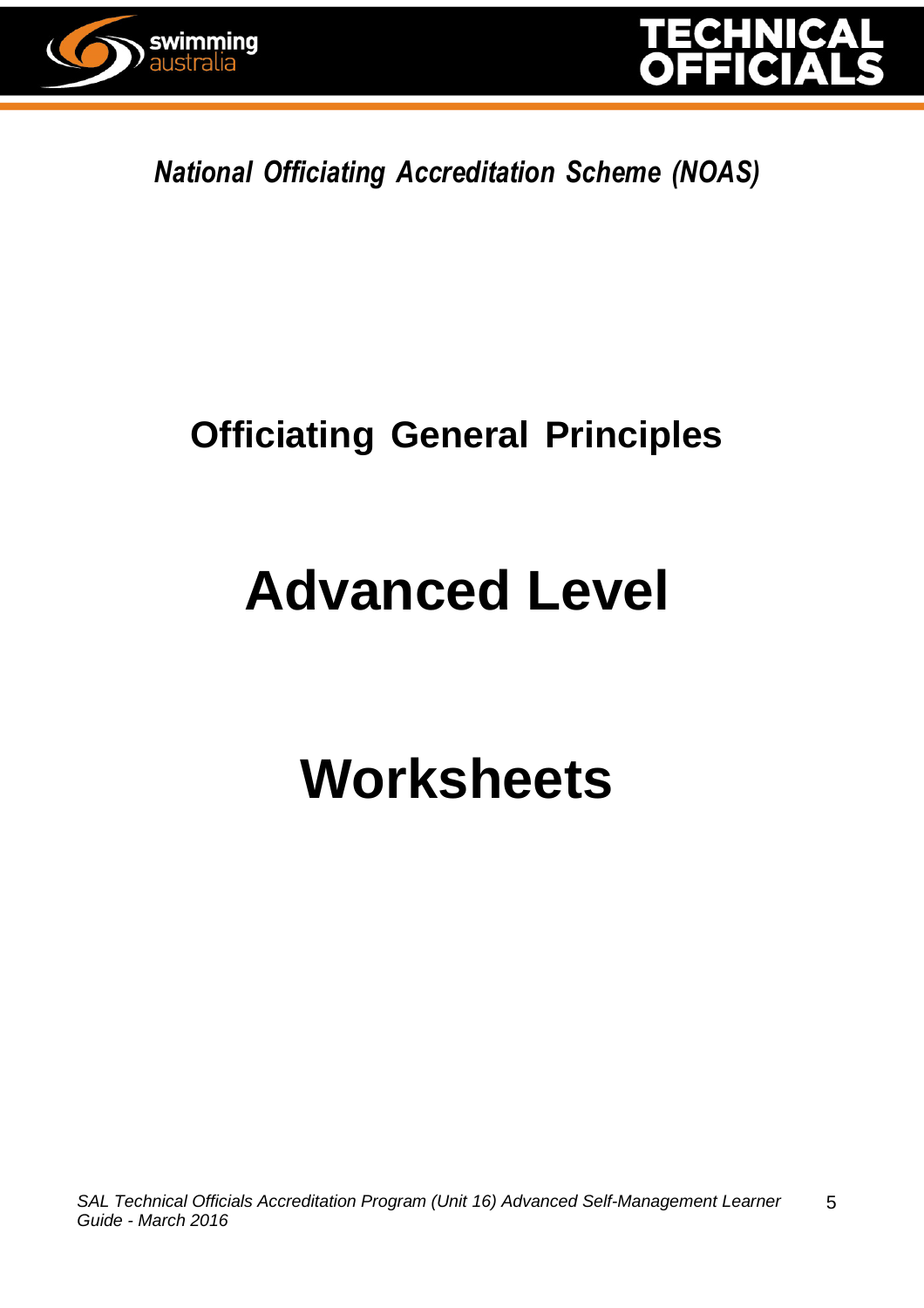



#### **Personal Development Plan Worksheet**

|                                                                                                                      | Date: ____________________ |
|----------------------------------------------------------------------------------------------------------------------|----------------------------|
| Current season goals for your officiating:                                                                           |                            |
|                                                                                                                      |                            |
|                                                                                                                      |                            |
| <u> 1989 - Johann Barn, mars eta bat erroman erroman erroman erroman erroman ezkin erroman ez erroman ez ez ez e</u> |                            |
| What strategies do you need to put in place to achieve your season goals?                                            |                            |
|                                                                                                                      |                            |
|                                                                                                                      |                            |
| Overall career goals for your officiating:                                                                           |                            |
|                                                                                                                      |                            |
|                                                                                                                      |                            |
| What strategies do you need to put in place to achieve your career goals?                                            |                            |
|                                                                                                                      |                            |
|                                                                                                                      |                            |
|                                                                                                                      |                            |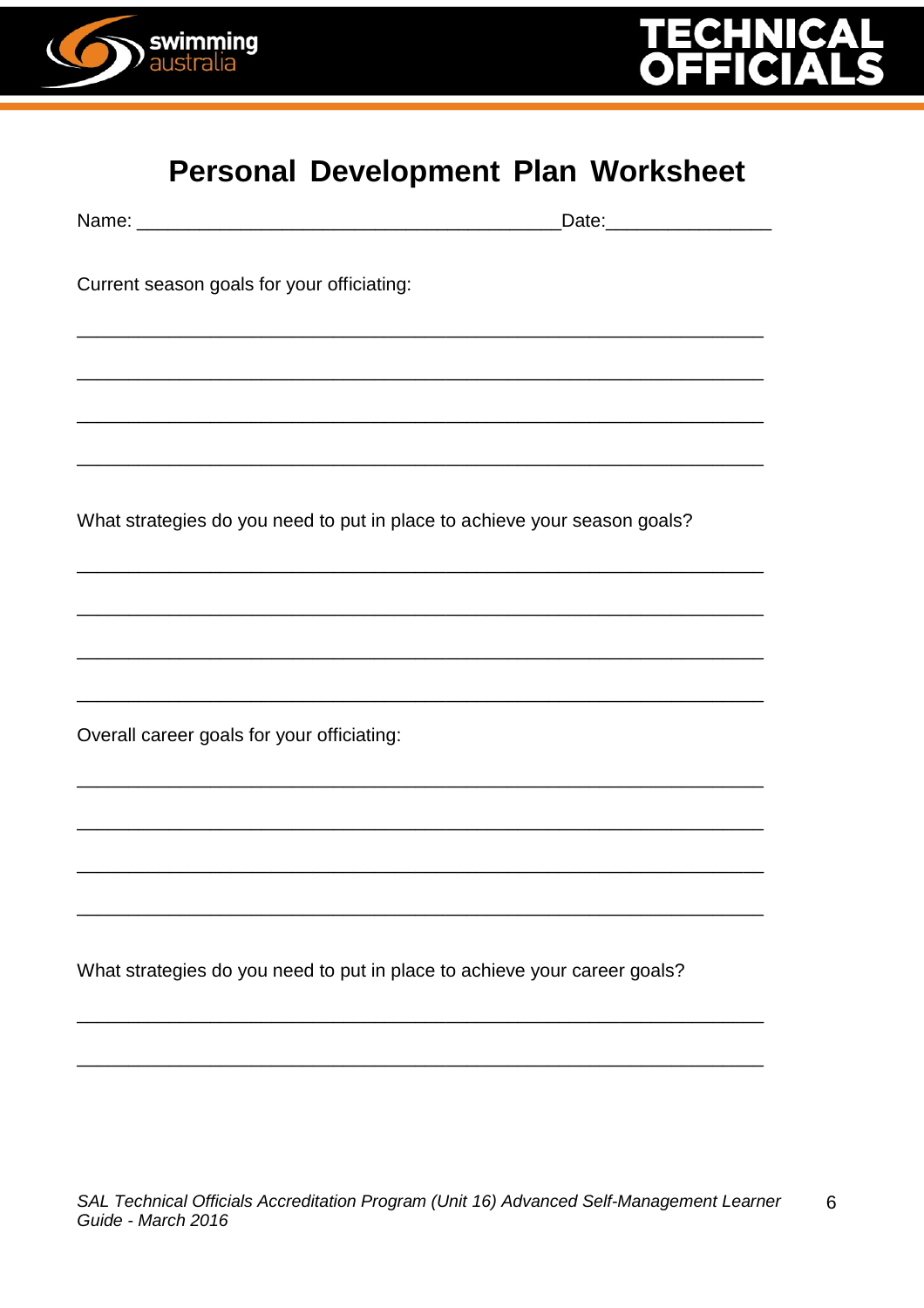

What activities will you undertake over the next 12 months to develop yourself as an official?

|           | Competitions | Fitness<br>and/or<br><b>Mental Skills</b><br>Training | Rules<br>Knowledge<br>and<br>Interpretation | Accreditation<br>Courses | Meetings<br>with mentor | Seminars,<br>conferences<br>& courses | Other |
|-----------|--------------|-------------------------------------------------------|---------------------------------------------|--------------------------|-------------------------|---------------------------------------|-------|
| January   |              |                                                       |                                             |                          |                         |                                       |       |
| February  |              |                                                       |                                             |                          |                         |                                       |       |
| March     |              |                                                       |                                             |                          |                         |                                       |       |
| April     |              |                                                       |                                             |                          |                         |                                       |       |
| May       |              |                                                       |                                             |                          |                         |                                       |       |
| June      |              |                                                       |                                             |                          |                         |                                       |       |
| July      |              |                                                       |                                             |                          |                         |                                       |       |
| August    |              |                                                       |                                             |                          |                         |                                       |       |
| September |              |                                                       |                                             |                          |                         |                                       |       |
| October   |              |                                                       |                                             |                          |                         |                                       |       |
| November  |              |                                                       |                                             |                          |                         |                                       |       |
| December  |              |                                                       |                                             |                          |                         |                                       |       |

Outline how you will monitor and evaluate your yearly plan in the space below.

\_\_\_\_\_\_\_\_\_\_\_\_\_\_\_\_\_\_\_\_\_\_\_\_\_\_\_\_\_\_\_\_\_\_\_\_\_\_\_\_\_\_\_\_\_\_\_\_\_\_\_\_\_\_\_\_\_\_\_\_\_\_\_\_\_\_\_

\_\_\_\_\_\_\_\_\_\_\_\_\_\_\_\_\_\_\_\_\_\_\_\_\_\_\_\_\_\_\_\_\_\_\_\_\_\_\_\_\_\_\_\_\_\_\_\_\_\_\_\_\_\_\_\_\_\_\_\_\_\_\_\_\_\_\_

\_\_\_\_\_\_\_\_\_\_\_\_\_\_\_\_\_\_\_\_\_\_\_\_\_\_\_\_\_\_\_\_\_\_\_\_\_\_\_\_\_\_\_\_\_\_\_\_\_\_\_\_\_\_\_\_\_\_\_\_\_\_\_\_\_\_\_

\_\_\_\_\_\_\_\_\_\_\_\_\_\_\_\_\_\_\_\_\_\_\_\_\_\_\_\_\_\_\_\_\_\_\_\_\_\_\_\_\_\_\_\_\_\_\_\_\_\_\_\_\_\_\_\_\_\_\_\_\_\_\_\_\_\_\_

\_\_\_\_\_\_\_\_\_\_\_\_\_\_\_\_\_\_\_\_\_\_\_\_\_\_\_\_\_\_\_\_\_\_\_\_\_\_\_\_\_\_\_\_\_\_\_\_\_\_\_\_\_\_\_\_\_\_\_\_\_\_\_\_\_\_\_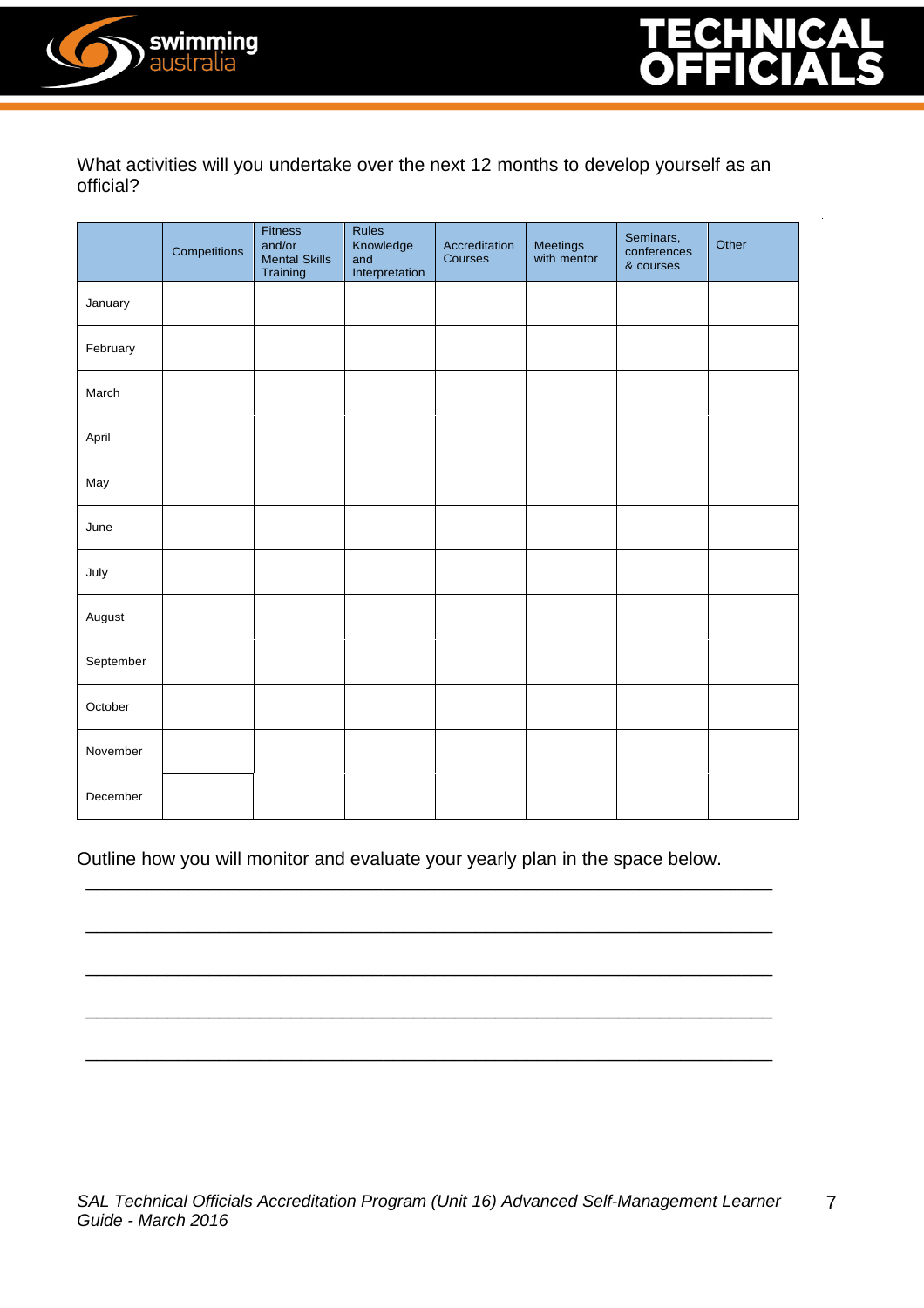

# **TECHNICAL<br>OFFICIALS**

#### *Risk Management Plan Worksheet*

Complete the following risk management planner using the swim meet environment

| <b>Risk Identification</b> | <b>Strategies to minimise risk</b> | <b>Timeline</b> | Responsibility |
|----------------------------|------------------------------------|-----------------|----------------|
| <b>Environment</b>         |                                    |                 |                |
| 1.                         |                                    |                 |                |
|                            |                                    |                 |                |
|                            |                                    |                 |                |
| $\overline{2}$ .           |                                    |                 |                |
|                            |                                    |                 |                |
|                            |                                    |                 |                |
| $\overline{3}$ .           |                                    |                 |                |
|                            |                                    |                 |                |
|                            |                                    |                 |                |
| <b>Equipment</b>           |                                    |                 |                |
| 1.                         |                                    |                 |                |
|                            |                                    |                 |                |
|                            |                                    |                 |                |
| $\overline{2}$ .           |                                    |                 |                |
|                            |                                    |                 |                |
|                            |                                    |                 |                |
| $\overline{3}$ .           |                                    |                 |                |
|                            |                                    |                 |                |
|                            |                                    |                 |                |

*SAL Technical Officials Accreditation Program (Unit 16) Advanced Self-Management Learner Guide - March 2016* 8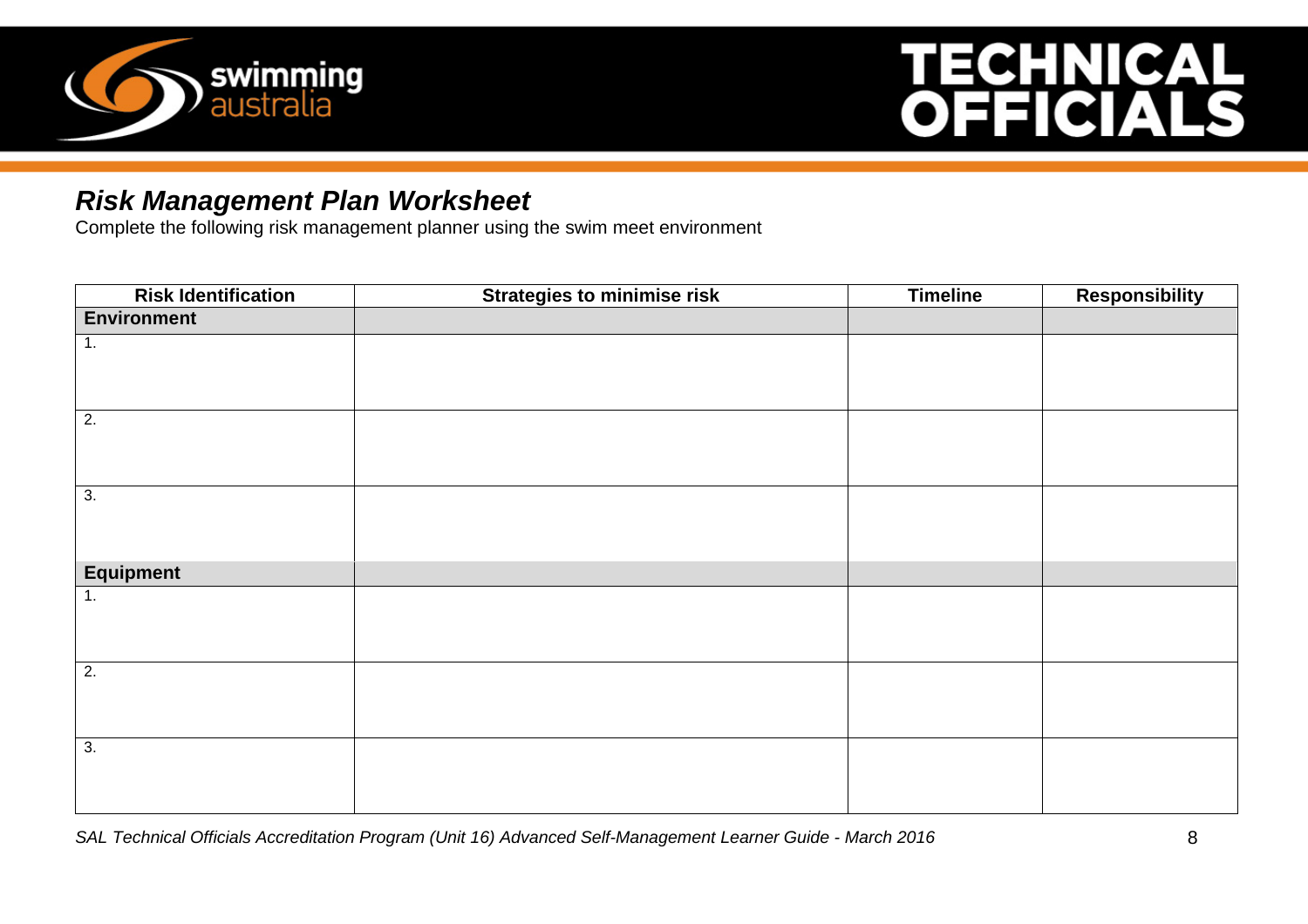

# **TECHNICAL<br>OFFICIALS**

| People                 |  |  |
|------------------------|--|--|
|                        |  |  |
|                        |  |  |
|                        |  |  |
|                        |  |  |
| $\overline{2}$ .       |  |  |
|                        |  |  |
|                        |  |  |
|                        |  |  |
| 3.                     |  |  |
|                        |  |  |
|                        |  |  |
|                        |  |  |
| Other<br>$\frac{1}{1}$ |  |  |
|                        |  |  |
|                        |  |  |
|                        |  |  |
|                        |  |  |
|                        |  |  |
| $\overline{2}$ .       |  |  |
|                        |  |  |
|                        |  |  |
|                        |  |  |
| 3.                     |  |  |
|                        |  |  |
|                        |  |  |

*SAL Technical Officials Accreditation Program (Unit 16) Advanced Self-Management Learner Guide - March 2016* 9